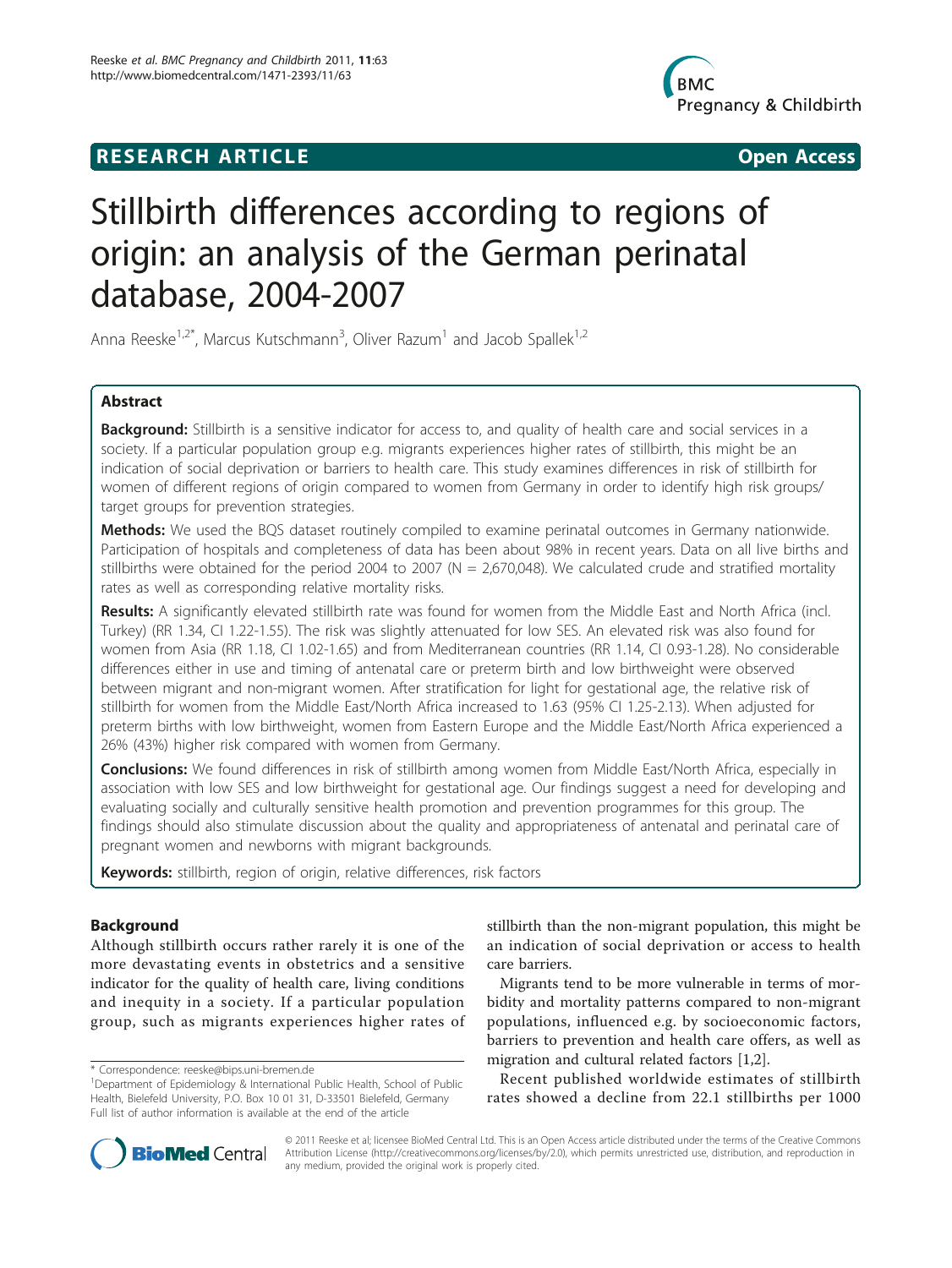births in 1995 to 18.9 in 2009, with the highest rates being observed in south Asia and sub-Saharan Africa [[3\]](#page-8-0). It is, however, also a topic of high public health relevance in high-income countries because of the disparities in stillbirth rates among different ethnic groups in these societies [\[4](#page-8-0)]. In Europe and the USA, several studies have shown disparities in stillbirth, perinatal and infant mortality among ethnic groups compared with the host population of each country [\[5](#page-8-0)-[11\]](#page-8-0). In European countries, risks of stillbirth are elevated especially for women from non-western countries, e.g. from Turkey, Morocco, Pakistan, Somalia and Ghana [[5](#page-8-0)-[7\]](#page-8-0). A recent systematic literature review on differences in stillbirths and infant deaths between migrant and non-migrant populations in industrialized countries however shows inconsistent results. Half of the studies reported worse mortality outcomes for migrants, one third did not find considerable differences and a few found better mortality outcomes for migrants compared with the nonmigrant population [[12\]](#page-8-0). Furthermore, the distribution of risk factors for stillbirth, such as preterm birth [[13](#page-8-0)-[15](#page-9-0)], low birthweight [[16-18\]](#page-9-0), congenital anomalies [[19,20\]](#page-9-0), and inappropriate use of antenatal care [[21-23](#page-9-0)], varies between ethnic groups in European countries.

In Germany, nationwide analyses on differences in stillbirth among migrants and non-migrants are lacking. Despite a positive trend in recent decades, there are indications that infant mortality among non-Germans is still higher than among Germans, [\[1](#page-8-0)]. Regional studies confirm this finding [\[24,25\]](#page-9-0). Women with Turkish origin and immigrant women with a short duration of stay seem to be mainly affected [[1](#page-8-0)[,25](#page-9-0),[26\]](#page-9-0). Some studies also indicate differences between women with migrant backgrounds compared with women without migrant backgrounds in terms of certain risk factors for stillbirth [[27-30\]](#page-9-0). Nevertheless, nationwide analyses on risk differences of stillbirth for different ethnic groups in Germany are still missing.

We compared the risk of stillbirth among women of different regions of origin with that of women without migrant backgrounds. Our aim was to identify high risk groups/target groups for prevention strategies in order to reduce inequalities in stillbirth and associated factors. The present study is the first in Germany to use nationwide perinatal data for the investigation of variations in the risk of stillbirth in relation to maternal migrant background.

#### Methods

## Database

We used anonymous data from the nationwide perinatal database maintained by the German National Agency for Performance Measurement in Health Care [Bundesgeschäftsstelle Qualitätssicherung gGmbH (BQS), since 2010: BQS Institute for Quality and Patient Safety]. From 2001-2009, the BQS was responsible for the development and implementation of comparative quality assurance in German hospitals. For this purpose, the BQS collected basic data and quality indicators from all hospitals in Germany. Participation in the quality assurance program is compulsory for all hospitals by law. Hence, the BQS database contains complete data concerning hospital-related processes of medical and nursing care. Participation of hospitals and completeness of data was about 98% in recent years [[31\]](#page-9-0). All phases of the study were subject to the strict data protection regulations of the BQS and the German law. The study was performed in accordance with the guidelines for Good Scientific and Good Epidemiological Praxis of the German Society for Epidemiology (DGEPI 2008).

Ethical approval was not needed for our study as we fulfilled the criteria of the "Good Practice in Secondary Data Analysis" (GPS) of the German epidemiological societies. According to this guideline we observed all data protection provisions for secondary data analysis. Only anonymised data were used. Hence a re-identification of persons was not possible and no informed consent of participants was necessary.

Quality assessment in the field of obstetrics is based on a nationally standardized electronic data entry form which contains items concerning socio-demographic data of the mother, course of current pregnancy, delivery and birth outcomes, and health of the newborn. The perinatal database includes only live births and stillbirths born in a hospital, but no spontaneous abortions and home deliveries.

The perinatal data entry form is filled in by the staff of the labour room. Pregnancy-related information is obtained from the maternity care records each mother is supposed to carry during pregnancy, and birth-related information is obtained from the hospital records. Afterwards, data is submitted electronically to the Agency for Performance Measurement in Health Care (Landesgeschäftsstelle für Qualitätssicherung [LQS]) in the federal state in which the hospital is located. The LQSs ensure anonymization and internal validation of the data and submits them to the BQS.

We obtained pregnancy and birth-related data for all live- and stillbirths during the time period 2004 to 2007  $(N = 2,670,048).$ 

#### Outcome

The main outcome measure was the relative risk of stillbirth for women from different regions of origin compared with women without migrant backgrounds. In Germany, the definition of stillbirth is a birth without vital signs after delivery and with a birthweight of at least 500 g. Births with a birthweight of less than 500 g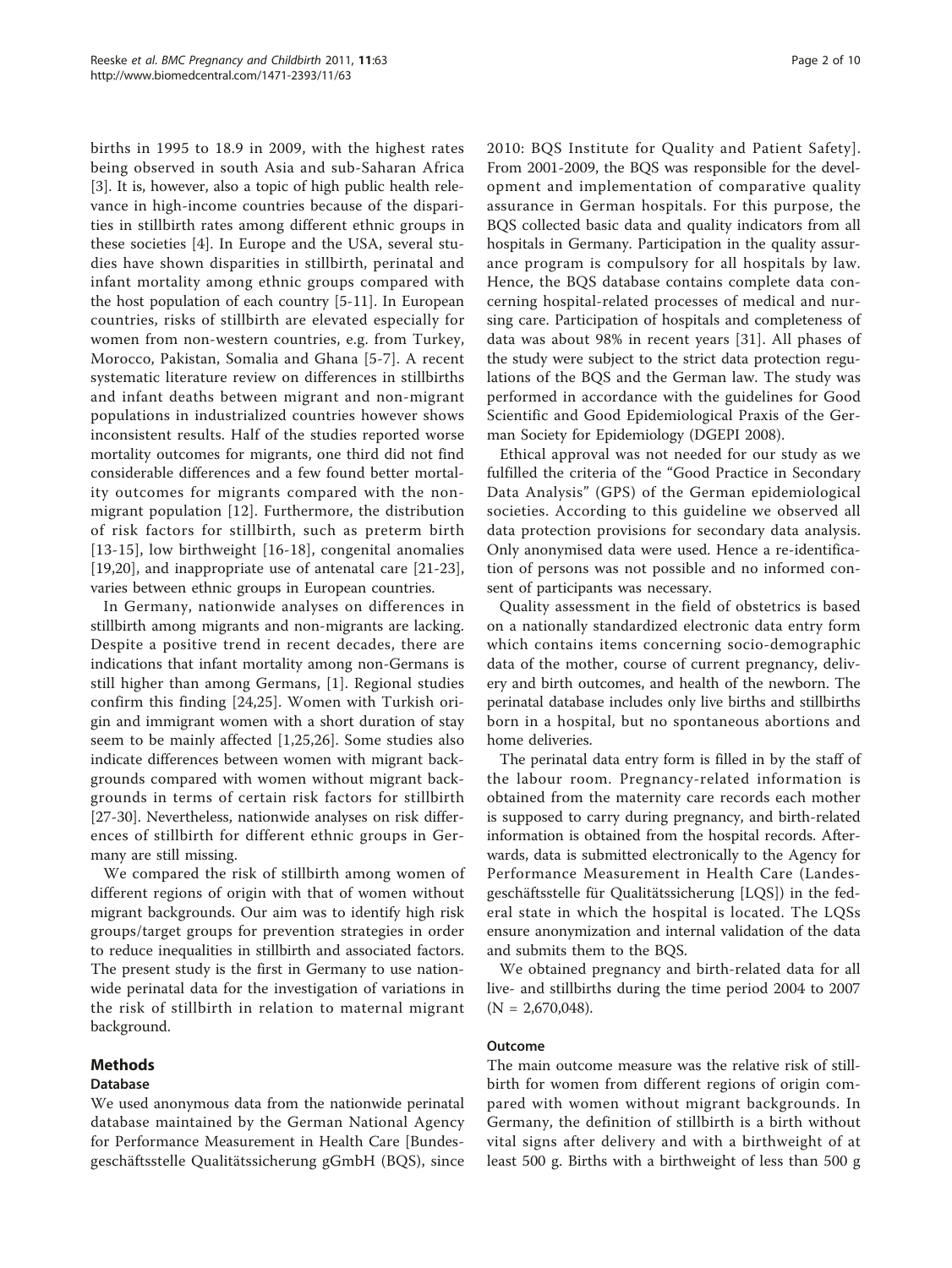were excluded from the analyses. Stillbirth rate was defined as the number of stillbirths during the period from 2004 to 2007 per 1,000 live- and stillbirths during the same period. An external validation procedure with population data of the Federal Statistical Office revealed that completeness of reporting of stillbirths was about 90%. Differential recording of stillbirths is improbable because stillbirths are recorded directly after delivery.

#### Region of origin

In the German perinatal database, migrant background is assessed by the mother's region of origin, grouped in six bands: (1) Germany, (2) Middle and Northern Europe, North America, (3) Mediterranean countries, (4) Eastern Europe, (5) the Middle East and (6) Asia. An overview of countries in the different bands can be found in the Additional file [1](#page-8-0) Table S1. Germany's largest migrant group by nationality, the Turkish migrants, is assigned to the "Middle East", together with Afghanistan, Pakistan, and the Arab countries of North Africa. A separation of countries within a band is not possible. The group "other countries" was excluded from the analyses as there is no information on which countries are included in this band. We did not obtain information on the manner and consistency concerning the assessment of "region of origin" in German hospitals. Thus we cannot exclude the possibility that hospital staff completing the perinatal sheet used concepts and definitions on migrant background other than region of origin (e.g. nationality). In the present paper, we referred to women originating from Germany as "women without migrant backgrounds" or "women from Germany", although this might be imprecise.

## Stratification factors

## Socio-demographic and lifestyle-related factors

The socioeconomic status of mothers is insufficiently measured in the database. The variable "mother's occupation" was the only one available as proxy for her socioeconomic status. We classified "housewife" and "un-/skilled worker" into low SES, "low-level office worker" and "currently being a trainee/student" into middle SES and "middle/high-level office worker" into high level SES. Nevertheless, it is a rather insufficient indicator for the SES, because subsidiary details concerning the occupation and income of the newborn's father are not included in the database. We assessed "being single (yes/no)" as a further available proxy for an unfavourable socioeconomic situation. Maternal age was classified in five groups (< 18, 18-29, 30-34, 35-39,  $>$  39) and parity in three groups (0, 1,  $\ge$  2). The variable "smoking after awareness of pregnancy" was grouped in three categories (yes/no/missing information).

#### Obstetric factors

Concerning obstetric determinants, the following information was included: low birthweight (< 2500 g,  $\geq$  2500 g), gestational age in weeks (< 28, 28-31, 32-36, ≥ 37) and congenital anomalies (yes/no). Preterm delivery is often associated with low birthweight. In order to explore interaction effects of gestational age & birthweight on the stillbirth risk among women with and without migrant background, we defined an interaction variable grouped in four categories:

(1) preterm delivery (< 37 gestational weeks) combined with low birthweight (< 2500 g),

(2) preterm delivery (< 37 gestational weeks) combined with normal birthweight ( $\geq$  2500 g), (3) term delivery  $(≥ 37$  gestational weeks) combined with low birthweight  $(< 2500$  g),

(4) term delivery ( $\geq$  37 gestational weeks) combined with normal birthweight ( $\geq 2500$  g).

## Antenatal care

Use of antenatal care was assessed on the basis of number of antenatal care visits and the timing of the first visit during pregnancy. According to the BQS definition, number of antenatal care visits was classified in (1) 0-4 visits (considered "insufficient care"), (2) 5-7 visits, (3) 8-11 visits, (4) > 11 visits (considered "above-average care"). The timing of first antenatal visit in gestational weeks was grouped in four categories:  $(1) < 9$  gestational weeks, (2) 9-12 weeks, (3) 13-16 weeks, (4) > 16 weeks. Furthermore, the number of ultrasounds and the timing of first ultrasound during pregnancy was also assessed according to the BQS definition. The number of ultrasounds was classified into (1) 0-2, (2) 3-4 (according to the German maternity guideline considered as standard for low risk pregnancies),  $(3) > 4$ . The timing of first ultrasound in gestational weeks was grouped into (1) 0- 8, (2) 9-12, (3) 13-16 and (4) > 16 weeks.

## Maternal co-morbidities

Maternal co-morbidities during pregnancy are assessed as pregnancy risk factors. We included pre-eclampsia, eclampsia, placenta praevia (antenatal) and placenta praevia (during birth) as important risk factors for stillbirth, classified into binary variables (yes/no).

## Statistical analysis

Firstly, we tested differences in socioeconomic, pregnancy and delivery related characteristics between the migrant groups and the German reference group using chi-square tests.

Secondly, we calculated crude stillbirth rates for each group by region of origin. Stillbirth rates were calculated as all stillbirths in a group divided by all live- and stillbirths in the same group. We also performed a stratified analysis by each afore mentioned factor to assess its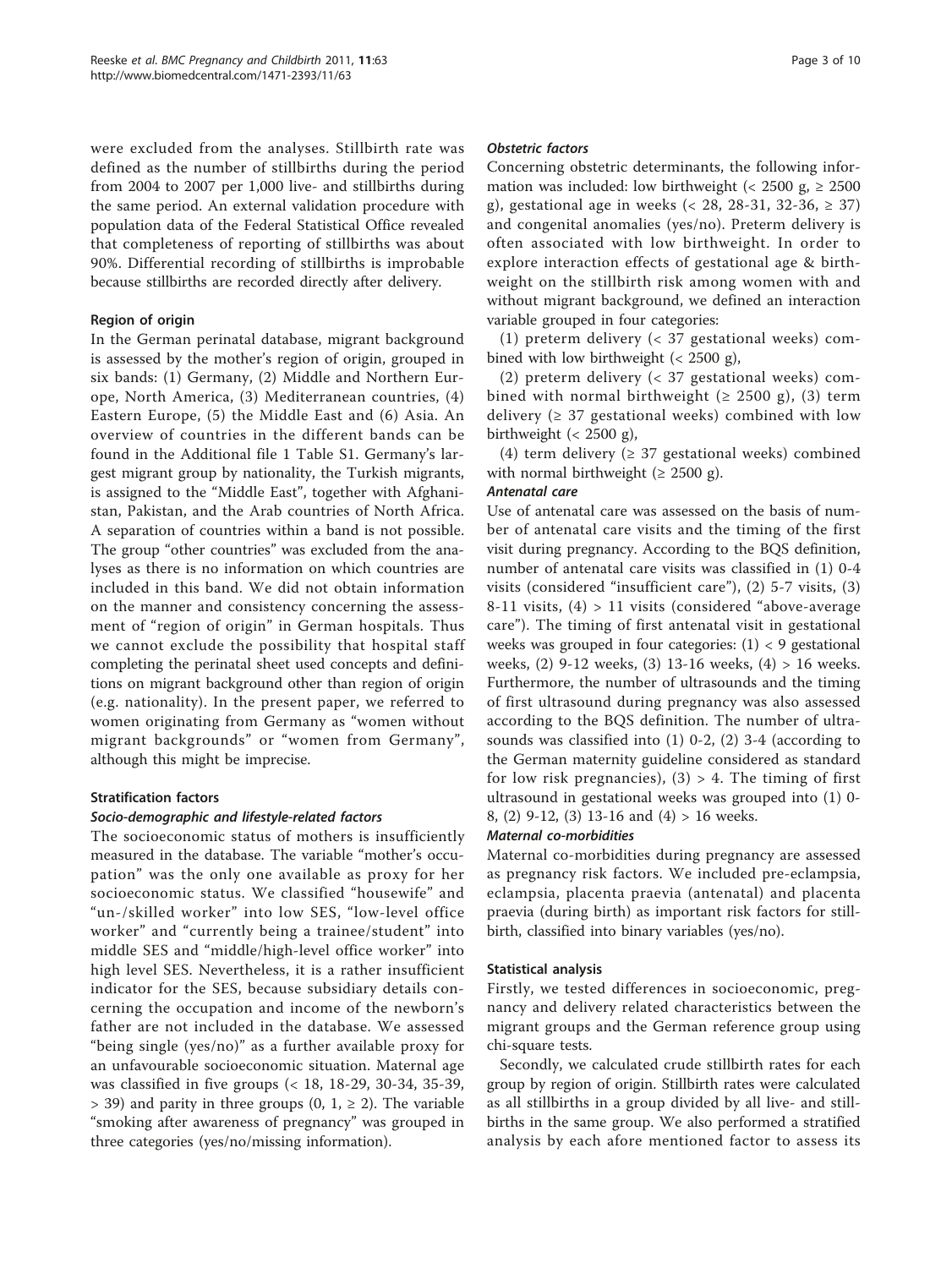influence on differences in stillbirth rates between women of different region of origin and women without migrant backgrounds.

Thirdly, we calculated crude and stratified relative mortality risks and 95% confidence intervals. These expressed the relative risk of stillbirth for women from each foreign region of origin compared with women without migrant backgrounds (reference group).

All statistical analyses were performed using the Statistical Package of Social Science version 16.0 (SPSS Inc., Chicago, IL, USA).

#### Results

During the period 2004-2007 there were 2,623,064 livebirths and stillbirths in Germany of which 504.043 (18.9%) were to women from foreign regions of origin. Of the mothers, 37,854 originated from Middle and Northern Europe or North America, 85,874 from Mediterranean countries, 138,217 from Eastern Europe, 164,341 from the Middle East or North Africa (incl. Turkey) and 30,773 from Asia. Migrants grouped in the category "other countries" were excluded from the analysis (n = 46,984). Table [1](#page-4-0) details the numbers of births and selected characteristics of mothers and their newborns by region of origin. Further characteristics can be found in Additional file [2,](#page-8-0) Table S2.

Compared with women without migrant backgrounds, women with migrant backgrounds were of younger age at delivery, more often multiparous, and less often single. The proportion of single women was lowest among women from the Middle East and North Africa. They also showed the highest proportion of mothers with a low social status (71.4%).

In our sample, women with and without migrant backgrounds showed no substantial differences in the number and timing of antenatal care visits. In all groups about 40% of pregnant women made sufficient use of antenatal care (8-11 visits). The proportion of women with insufficient care (0-7 visits) was low (under 3%). About 80% of pregnant women attended their first visit prior to gestational week 13, and nearly half of them attended before gestational week 9. Only women from Eastern Europe and Asia showed a higher prevalence of having their first visit rather late in pregnancy (after gestational week 12) and receiving only 0-4 visits (3.1 and 3.3 respectively,  $p < 0.0001$ ).

The same applied to the number and timing of ultrasound examinations. About 50% of migrant mothers had an appropriate number of ultrasound scans (3-4 scans) and about 70% had their first ultrasound within the first trimester, compared to 49.9% and 84%, respectively, among German mothers.

We could not find relevant differences between women with and without migrant backgrounds for

preterm delivery, low birthweight, smallness for gestational age (SGA), congenital anomalies and eclampsia during delivery. Pre-eclampsia was more prevalent among mothers from Germany  $(2.5\% , p < 0.0001)$  compared to 1.3% among mothers from the Middle East and North Africa and 1.2% among Asian mothers. Although the proportion was rather low, compared to the other groups Asian women experienced a higher risk of placenta praevia during pregnancy or birth (Additional file [2](#page-8-0) Table S2).

Additional file [2](#page-8-0) Table S3 shows the number of stillbirths and crude stillbirth rates by mother's region of origin as well as relative mortality risks for migrant women compared with women from Germany. During the time period 2004 to 2007, a significantly elevated stillbirth rate was found for women originating from the Middle East and North Africa (incl. Turkey) in comparison to German women (RR 1.34, CI 1.22-1.55). A slightly higher risk was found for women from Asia (RR 1.18, CI 1.02-1.65). Women from Mediterranean countries had a slightly increased risk for stillbirth, but this increase was not significant (RR 1.14, CI 0.93-1.28). Relative risks of stillbirth for women from Middle and Northern Europe, North America and Eastern Europe were not elevated.

#### Stratified analyses

In stratified analyses, we examined the effect of the previously described factors on the relative differences in the relative risk of stillbirth for women with migrant backgrounds compared with women without migrant backgrounds (Additional File [2](#page-8-0) Table S3), in order to identify possible confounders or effect modifications.

The relative risk of stillbirth was modified after adjustment for social status in all migrant groups. A significantly increased relative risk was only obvious among women from Middle East and North Africa with a low social status (RR 1.29, 95% CI 1.17-1.42). Amongst those with high social status, the relative risk was also elevated, but did not reach statistical significance. The number of stillbirths in this group was small.

Prior to gestational week 28, the risk of stillbirth for women with migrant backgrounds was mostly lower compared to women from Germany. In the time period 28 to 31 gestational weeks however it was significantly increased for Middle East and North African women (RR 1.34, 95% CI 1.13-1.59) and between 32 and 36 gestational weeks it was significantly increased for all migrant women compared to the German population, except for women from Middle and Northern Europe and North America (statistically significant at 5% level). The risk for women from the Middle East and North Africa was 70% higher during this period.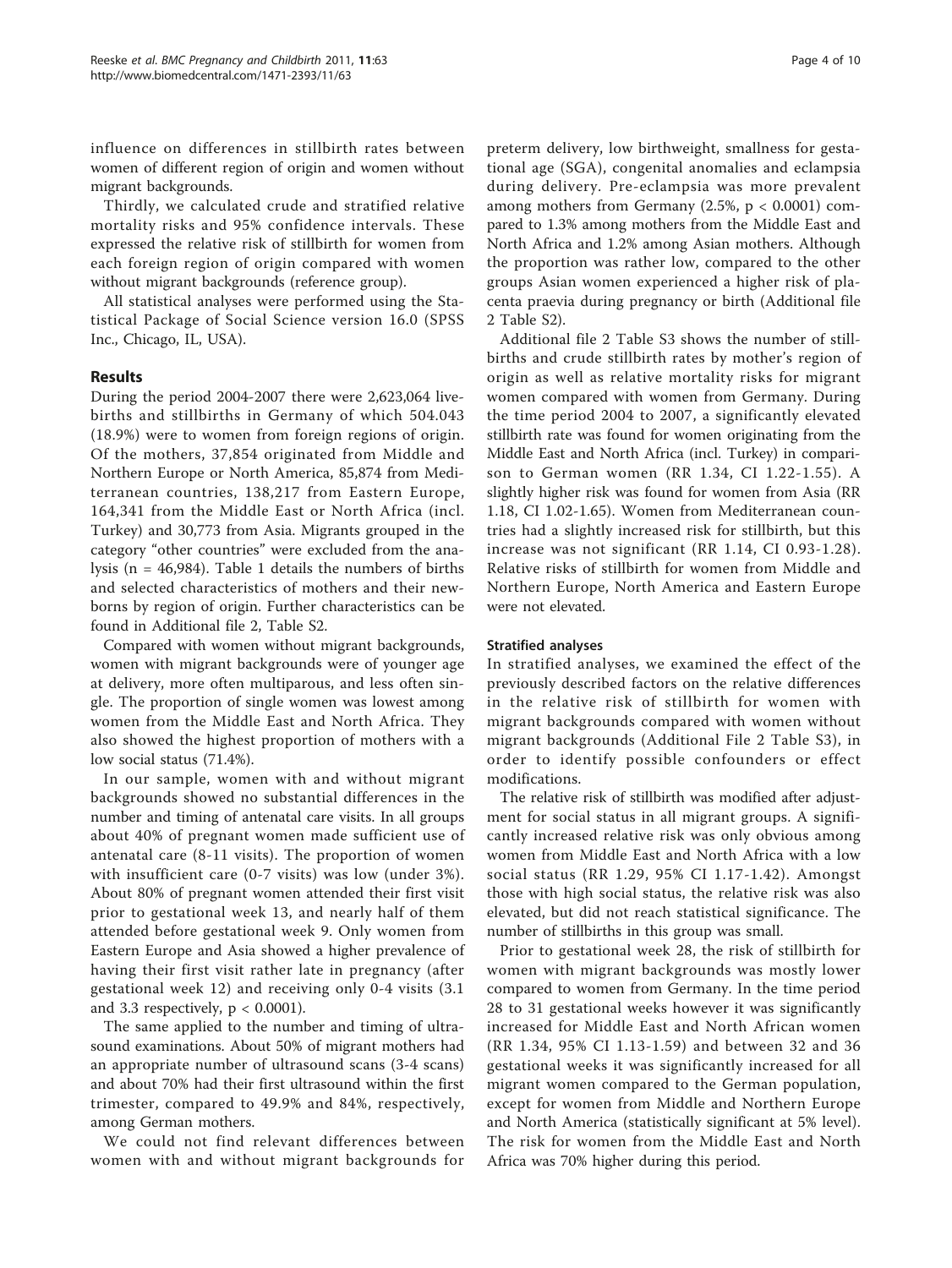|                                               | . .       | Germany Middle and Northern Mediterranean<br>Europe, |        | Eastern<br>Europe | Middle East, | Asia   | p value* |
|-----------------------------------------------|-----------|------------------------------------------------------|--------|-------------------|--------------|--------|----------|
|                                               |           | North America                                        |        |                   | North Africa |        |          |
| Number of births                              | 2,166,005 | 37,854                                               | 85,874 | 138,217           | 164,341      | 30,773 |          |
| Single status                                 |           |                                                      |        |                   |              |        |          |
| No                                            | 76.7      | 83.6                                                 | 86.1   | 85.4              | 90.1         | 83.9   | < 0.0001 |
| Yes                                           | 14.9      | 9.0                                                  | 6.8    | 8.4               | 4.0          | 8.5    |          |
| Missing                                       | 8.4       | 7.4                                                  | 7.0    | 6.1               | 5.9          | 7.5    |          |
| Social status                                 |           |                                                      |        |                   |              |        |          |
| Low                                           | 31.8      | 45.4                                                 | 59.8   | 56.1              | 71.4         | 62.0   | < 0.0001 |
| Middle                                        | 37.8      | 24.1                                                 | 16.3   | 21.6              | 9.6          | 13.4   |          |
| High                                          | 13.5      | 12.4                                                 | 4.4    | 5.2               | 2.2          | 4.4    |          |
| Missing                                       | 16.9      | 18.1                                                 | 19.6   | 17.1              | 16.8         | 20.3   |          |
| Maternal age (years)                          |           |                                                      |        |                   |              |        |          |
| < 18                                          | 0.7       | 0.3                                                  | 0.6    | 0.5               | 0.3          | 0.2    | < 0.0001 |
| 18-29                                         | 43.4      | 42.3                                                 | 55.8   | 60.6              | 59.2         | 45.0   |          |
| 30-34                                         | 31.2      | 32.3                                                 | 28.2   | 26.2              | 25.8         | 30.8   |          |
| 35-39                                         | 20.3      | 20.3                                                 | 12.7   | 10.4              | 11.8         | 19.4   |          |
| $\geq 40$                                     | 4.4       | 4.8                                                  | 2.6    | 2.4               | 2.8          | 4.7    |          |
| Maternal smoking (during<br>pregnancy)        |           |                                                      |        |                   |              |        |          |
| No                                            | 72.9      | 72.7                                                 | 67.7   | 71.0              | 73.3         | 79.3   | < 0.0001 |
| Yes                                           | 10.9      | 6.2                                                  | 11.2   | 7.3               | 9.2          | 1.8    |          |
| Missing                                       | 16.2      | 21.1                                                 | 21.2   | 21.7              | 17.4         | 18.9   |          |
| Parity                                        |           |                                                      |        |                   |              |        |          |
| 0                                             | 42.5      | 35.9                                                 | 32.9   | 35.7              | 29.3         | 36.0   | < 0.0001 |
| -1                                            | 32.1      | 33.4                                                 | 32.0   | 32.1              | 29.4         | 33.7   |          |
| $\geq 2$                                      | 25.4      | 30.7                                                 | 35.0   | 32.2              | 41.3         | 30.3   |          |
| Multiple births                               |           |                                                      |        |                   |              |        |          |
| Singletons                                    | 96.6      | 96.7                                                 | 96.9   | 97.3              | 97.0         | 97.8   | < 0.0001 |
| Twins or more                                 | 3.4       | 3.3                                                  | 3.1    | 2.7               | 3.0          | 2.2    |          |
| Gestational age (weeks) &<br>birth weight (g) |           |                                                      |        |                   |              |        |          |
| $< 37$ & $< 2500$                             | 4.5       | 4.1                                                  | 4.1    | 3.8               | 4.3          | 4.2    | < 0.0001 |
| $\geq$ 37 & < 2500                            | 2.7       | 2.3                                                  | 2.6    | 2.0               | 2.6          | 2.9    |          |
| $<$ 37 & $\geq$ 2500                          | 1.7       | 1.6                                                  | 1.5    | 1.6               | 1.6          | 1.5    |          |
| $\geq$ 37 & $\geq$ 2500                       | 91.1      | 92.0                                                 | 91.7   | 92.6              | 91.5         | 91.4   |          |
| Number of antenatal visits                    |           |                                                      |        |                   |              |        |          |
| $0 - 04$                                      | 1.4       | 2.6                                                  | 2.8    | 3.1               | 2.2          | 3.3    | < 0.0001 |
| $5 - 07$                                      | 4.3       | 6.9                                                  | 7.9    | 7.8               | $7.8\,$      | 9.0    |          |
| $8 - 11$                                      | 43.1      | 42.3                                                 | 47.2   | 47.0              | 50.0         | 49.4   |          |
| $\geq 12$                                     | 43.1      | 37.9                                                 | 33.0   | 34.7              | 32.9         | 29.4   |          |
| Missing                                       | 8.1       | 10.3                                                 | 9.2    | 7.4               | 7.2          | 8.9    |          |
| First antenatal visit<br>(gestational week)   |           |                                                      |        |                   |              |        |          |
| $<9.$                                         | 46.5      | 40.3                                                 | 42.2   | 39.7              | 44.9         | 35.8   | < 0.0001 |
| $9 - 12.$                                     | 37.5      | 34.7                                                 | 35.6   | 36.9              | 36.0         | 38.0   |          |
| $13.-16.$                                     | 5.7       | 7.7                                                  | 7.7    | $8.8\,$           | 7.6          | 9.5    |          |
| $\geq$ 17.                                    | 3.1       | 8.0                                                  | 5.9    | 8.2               | $5.0\,$      | 9.3    |          |
| Missing                                       | 7.2       | 9.3                                                  | 8.6    | 6.4               | 6.5          | 7.4    |          |
| <b>Congenital anomalies</b>                   |           |                                                      |        |                   |              |        |          |
| No                                            | 99.0      | 98.9                                                 | 98.8   | 98.9              | 99.0         | 99.0   | < 0.001  |
| Yes                                           | 1.0       | 1.1                                                  | 1.2    | 1.1               | 1.0          | 1.0    |          |

<span id="page-4-0"></span>

| Table 1 Characteristics of study population by mother's region of origin (in %), 2004-2007, (N = 2,623,064) |  |  |  |  |  |
|-------------------------------------------------------------------------------------------------------------|--|--|--|--|--|
|-------------------------------------------------------------------------------------------------------------|--|--|--|--|--|

\* p value for a chi-square test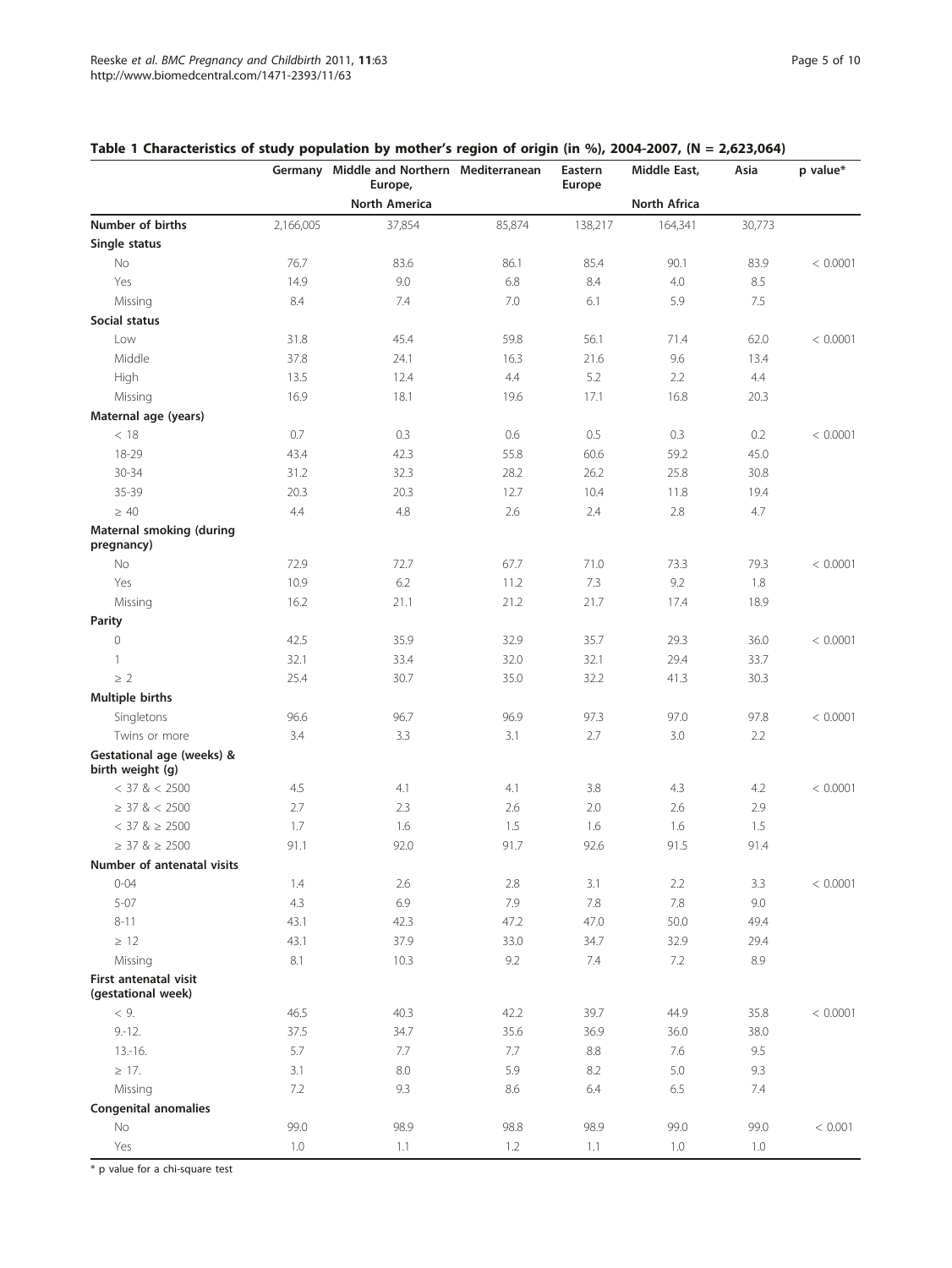Adjusting for birthweight increased the relative risk in the birthweight groups under 2,500 g (low birthweight) significantly among women from Eastern Europe and those from the Middle East and North Africa.

Concerning the interaction of preterm birth and low birthweight, the risk of stillbirth for women from the Middle East and North Africa compared with the majority population was highest after 37 gestational weeks combined with low birthweight (RR 1.63, 95% CI 1.25- 2.13). Women from Eastern Europe and from the Middle East and North Africa respectively experienced a 26% and 43% higher risk of stillbirth before 37 gestational weeks combined with low birthweight (both statistical significant at a 5% level).

Among women who attended antenatal care before week 9 of their pregnancy, the relative risk of stillbirth was significantly higher for migrants from the Middle East and North Africa, for Mediterranean countries and for Asia compared to women from Germany (RR 1.40, 1.37 and 1.48 respectively), but it was lower among those who attended late. The trend was similar when the number of antenatal visits was analyzed: amongst women with a substandard number of visits, women with migrant backgrounds showed a lower relative risk of stillbirth compared with women without migrant backgrounds. However, amongst women attending more than 11 visits, women from the Middle East and North Africa showed a 41% higher risk compared with women without migrant backgrounds. The relative risks of stillbirth adjusted for congenital anomalies remained stable (Additional file [2](#page-8-0) Table S3).

## **Discussion**

#### Interpretation of differences in stillbirth risk

The present study is the first in Germany to use nationwide perinatal data for the investigation of variations in the risk of stillbirth in relation to maternal migrant background.

Using the German perinatal database, we found relative differences in the risk of stillbirth for women of different regions of origin compared with women from Germany. Women from the Middle East and North Africa (including immigrant women from Turkey) showed the highest risk. After adjustment for maternal characteristics and obstetric factors, the higher risk of stillbirth among women from the Middle East and North Africa was partly attenuated for example when stratified for mother's occupation. However the overall risk remained stable for other characteristics. In contrast to prior studies we did not find any considerable differences between women originating from foreign regions of origin compared to women from Germany in terms of obstetric factors that might explain the higher stillbirth rates in some migrants groups, e.g. in timing and

number of antenatal care visits as well as preterm birth and low birthweight. As the factors analysed did not confound or modify the association between migrant background and increased risk of stillbirth in the majority of stratified analyses, migrant status may have an independent effect on the risk of stillbirth. As migrant background might be a proxy for other underlying factors such as cultural factors, social deprivation, access barriers etc., further studies should focus on these factors.

The increased relative risk of stillbirth among women with migrant background was slightly mitigated after stratification for socio-demographic factors, such as single status, low social status, young age of mother and high parity (Tables 2) but it was still elevated compared with women from Germany. These results are in line with a Danish study, where a higher risk of stillbirth for Turkish and Pakistani women was not associated with their higher parity, lower educational level and lower household income compared to the Danish women [\[6](#page-8-0)].

As the variables available for SES were insufficient in this study we have to interpret our results very carefully. In addition, the population groups in each band are very heterogeneous e.g. in terms of socioeconomic status, making it difficult to examine associations between migrant background, SES and risk of stillbirth. Compared to other regions the Middle East and North Africa had the highest proportion of women with low SES. These women also experienced a higher risk of stillbirth. This might point to the importance of socioeconomic factors e.g. education and income as well as socioeconomic-related factors e.g. integration level and working possibilities of migrants when looking at stillbirth risks. This is in line with a study from the Netherlands, where higher infant mortality rates among Turkish migrants compared to women from the Netherlands were partly explained by socioeconomic and demographic factors [[32](#page-9-0)]. Consequently, women from the Middle East and North Africa in Germany comprise an important target group for future prevention strategies in the field of pregnancy care.

Several studies have reported an insufficient and late use of antenatal care among migrant women compared to non-migrant women [\[21](#page-9-0)-[23](#page-9-0),[33](#page-9-0)]. Causal factors identified include language barriers, lack of knowledge concerning antenatal care, psychosocial factors and lower education. Our findings point in a different direction: we did not find considerable differences in the number and timing of antenatal care between women with and without migrant backgrounds, both with livebirths and stillbirths. The majority of women in all groups attended antenatal care before gestational week 9 and recorded eight to eleven visits. This indicates that access to health care services is not worse for the majority of migrant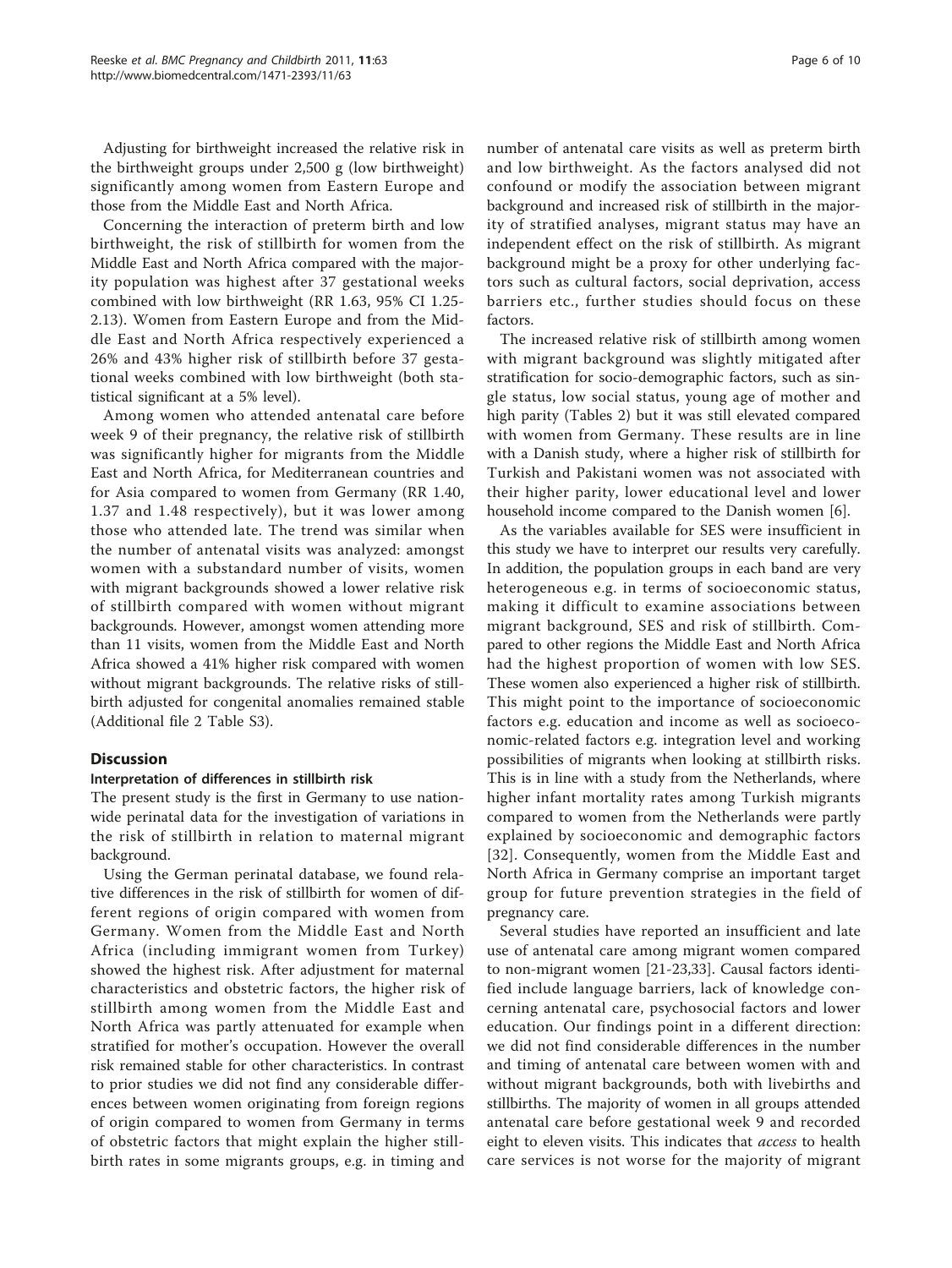women in Germany, at least during pregnancy, and the majority seems to be informed about the appropriate timing and number of antenatal visits. What we found was an excess risk of stillbirth for women from the Mediterranean countries and Asia amongst those who attended antenatal care prior to gestational week 9 and for women from the Middle East and North Africa, who attended antenatal care very early and received a sufficient number of visits.

In contrast, previous studies based on regional data of the German perinatal database found a less frequent use of antenatal care, in particular for single women with migrant backgrounds [[34](#page-9-0)], women from Eastern Europe and Mediterranean countries [[27,30](#page-9-0)] and a later use of antenatal care among women from the Middle East [[29](#page-9-0)], from Eastern Europe and from Mediterranean countries [[30](#page-9-0)]. In addition, regional differences in the analysis of BQS data indicate that our findings may vary between federal states as well as urban and rural areas within single federal states in Germany. Comparisons of results between the previous German studies and our study are difficult because of the variations in defined number, timing of antenatal care and differences in the studied migrant groups. Nevertheless, we cannot rule out the possibility of variations in use and timing of antenatal care according to particular countries of origin and regional levels in Germany. Hence, further analyses of risk differences in stillbirth and its determinants on regional level and for precisely defined migrant groups are necessary.

In our study, women with migrant background with only a few or no antenatal visits, or who attended very late, showed a lower risk of stillbirth compared with women without migrant background with similar utilization patterns. Women with migrant background give birth in younger years and have a higher parity compared with women without migrant background (Table [1](#page-4-0) and 2). It can be assumed that the women with migrant backgrounds are a selection of young women who already gave birth to several children without severe complications and altogether show a low risk profile.

Several studies from Europe and the USA showed a higher maternal risk of preterm birth and low birthweight for migrant women [[13](#page-8-0)-[18\]](#page-9-0). In contrast, there are several studies showing a lower risk for migrants despite risk factors such as higher parity and lower socioeconomic status [[11,](#page-8-0)[27](#page-9-0),[28](#page-9-0)]. In line with these findings we did not find differences in preterm birth and low birthweight prevalence between women of different regions of origin and women from Germany. When looking at the risk of stillbirth adjusted for birthweight, women from Eastern Europe and from the Middle East and North Africa experienced a significantly higher risk. Our findings also suggest that birthweight relative to the gestational age seems to have an influence on the differences in risk of stillbirth: a low birthweight combined with a regular gestational age ("small or light for dates") contributed to a higher risk of stillbirth, especially for women from the Middle East and North Africa compared to women from Germany. This might be an indication for a higher stillbirth risk among these women associated with intrauterine growth retardation (IUGR) or fetal malnutrition. Detecting IUGR is one of the main aims of routine ultrasound screening in antenatal care. A study found that the sensitivity of routine ultrasound examinations in Germany was extremely low; merely 30% of cases with intrauterine growth retardation were diagnosed antenatally [\[35](#page-9-0)]. Further research is needed to validate our indicative findings regarding a higher risk of stillbirth in association with fetal malnutrition or IUGR association among women from the Middle East and North Africa, and to examine whether differences in sensitivity of antenatal diagnostic investigation between women with and without migrant background exist.

Higher risks of stillbirth in some migrant groups might be associated with a more unfavourable use of antenatal care compared to women without migrant background, but it might also be assumed that there are differences in the quality of antenatal care. In this context, studies found that 25-30% of perinatal deaths are due to factors of suboptimal care [[36,37\]](#page-9-0). Among the commonly found explanatory factors for this are the missed or delayed diagnosis of intrauterine growth retardation and an inadequate management of this condition, as well as the patient's non-compliance or delayed attendance to antenatal care [[36](#page-9-0),[38](#page-9-0)]. A Europe-wide study ("Perinatal Death Audit Study") found that migrant women have a higher risk for perinatal mortality due to suboptimal factors during antenatal care [[39\]](#page-9-0). Some of these factors seem to be associated with poor language skills leading to miscommunication between migrants and health providers, as well as a lack of knowledge and attention to cultural-related issues among maternity care professionals [\[40\]](#page-9-0). Researchers in Germany have found differences in the quality of antenatal care between women of German and non-German nationality [[41](#page-9-0)]. The authors used the quality of documentation in the maternity record as a proxy indicator for the quality of care. Completeness of anamnestic data and documentation of consultation were lower among foreign women than among women without migrant background. The documentation of prenatal diagnoses (e.g. IUGR) is thus likely to be lower among women with migrant background and may result in insufficient surveillance of intrauterine growth.

Stillbirth and low birthweight relative to the gestational age can also be associated with congenital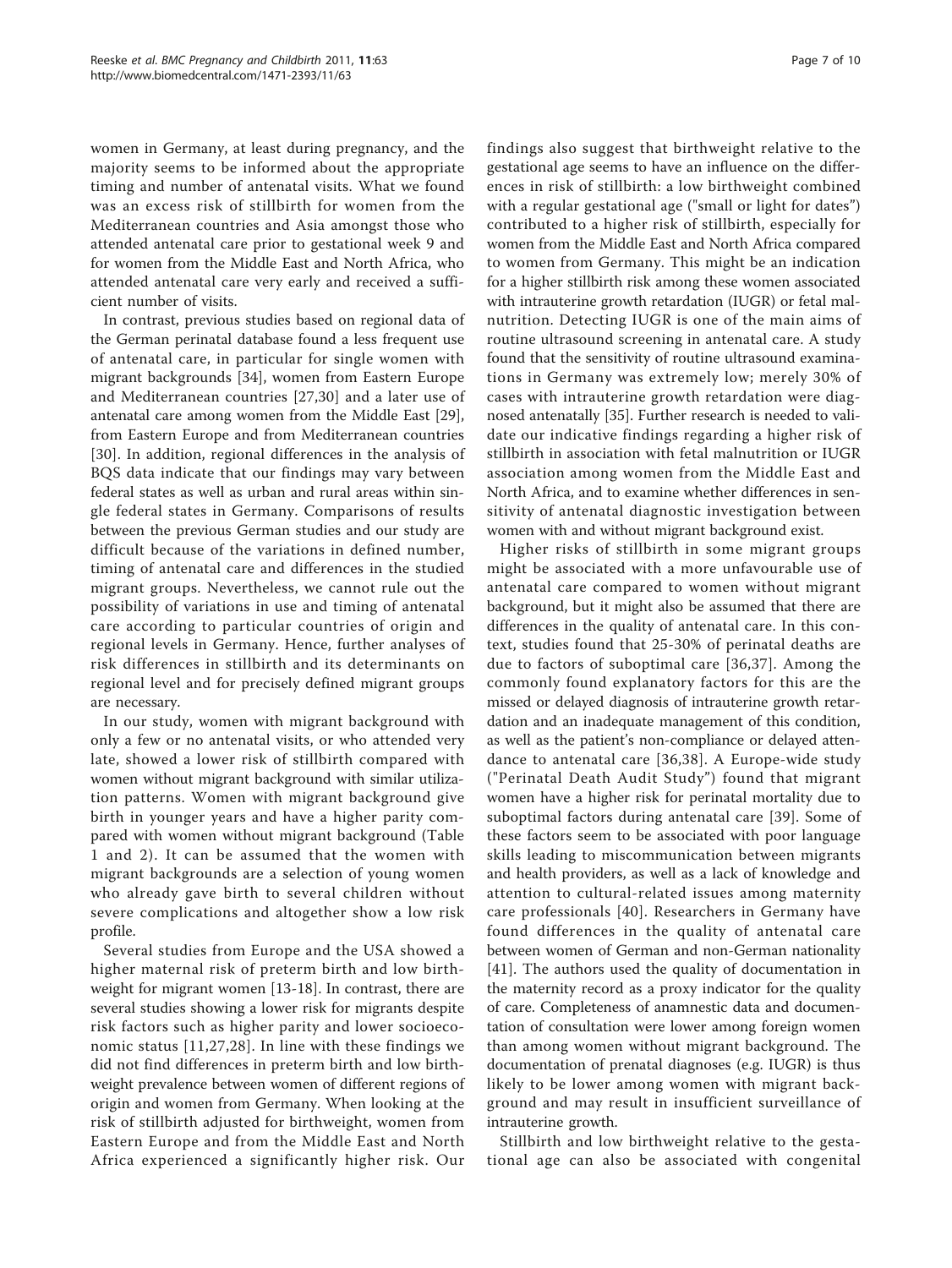anomalies. We were not able to show considerable differences in the rate of congenital anomalies or modifications of risk of stillbirth adjusted for anomalies. However, several studies showed a higher perinatal mortality among newborns of women from non-western countries in the Netherlands and among Pakistani women in Great Britain, associated with a higher rate of congenital anomalies in these migrant groups [\[19,20,42](#page-9-0)]. A Norwegian study found that nearly 30% of infant deaths among Pakistani migrants were due to the high percentage of consanguine marriages in this group [\[20](#page-9-0)], with consanguinity as a risk factor e.g. for congenital anomalies. The prevalence of consanguine marriages is high among Turkish migrants, the largest migrant group by nationality in Germany. An association with higher rates of stillbirth might be probable [\[43,44](#page-9-0)]. However, this remains an assumption because the German perinatal database does not contain valid information on the parents' familial relationship.

## Strengths and Limitations

The strengths of this study are the large number of cases, its representativeness, the topicality and the completeness of data. We used population based and Germany-wide data. The data used were collected in a systematic way so we could confidently rule out selection bias. Furthermore, the study is the first to analyse relative differences in stillbirth rate and risk of stillbirth between several migrant groups in Germany.

The study, however, has its limitations. Although completeness of data is very high, the quality of some data items is sub-optimal. Jahn and Berle [[45\]](#page-9-0) were able to show that (obstetric) risk factors in the perinatal database are not documented as well as in the maternity log. Thus, there seems to be a loss of information in the data transmission process. "Occupation of the mother" showed a high non-response, and information on the father's occupation and income is lacking. Although smoking had a high non-response, it was included in the analyses because there was no evidence for a differential proportion of missings among women with and without migrant background. We are also not sure about the completeness of data concerning pre-eclampsia. While the eclampsia rate of 0.1% is similar to prior reported incidences for Germany [\[46](#page-9-0),[47\]](#page-9-0), the preeclampsia rate seems to be too low, especially among migrant women. Prior studies reported pre-eclampsia incidences of 5-10% for Germany [[47](#page-9-0)]. Eclampsia and pre-eclampsia occur during pregnancy and are mostly diagnosed and treated outpatiently by a gynaecologist. A possible reason for the inadequate reporting of these in the BQS data might therefore be that information from the maternal card about outpatient diagnoses and treatments are insufficiently transferred to the hospital data and subsequently to the BQS. Birth related factors showed a high completeness.

One of the major limitations in the conduction of migration- and socioeconomic-sensitive research in the field of obstetrics in Germany is the lack of appropriate variables of migrant status and socioeconomic status collected in the perinatal databases. As there is no clear definition of "region of origin" in the instructions for completing the perinatal sheet in German hospitals, we cannot be sure about how the variable is collected in hospitals. Hence, our data set might include more than one migrant generation without opportunity for differentiation. Further, the combination of several countries in one group is unsatisfactory. Each group includes different national, ethnic and cultural populations that are not at all homogenous. This makes the interpretation of our results more difficult. While it can be assumed that women of Turkish origin represent the largest proportion in the group "Middle East/North Africa", we cannot rule out that our conclusions do not apply to the other migrant groups included. In addition, the group "Asia" is not further defined, making it difficult to draw conclusions about this group from the results presented in this paper. There might be huge differences in the group of Asian migrants especially regarding stillbirth rates as Asia includes some of the most deprived areas of the world such as Central Asia with high stillbirth rates, and some of the lowest stillbirth rates, e.g. in Japan. Furthermore, the indicator of socioeconomic status in the database is not optimal as it only provides information about the mother's occupation. Further information, e.g. concerning the maternal education level as well as the father's education level and occupation, would be necessary to describe and study the effect of SES on birth outcomes among migrants in a more appropriate manner. As the perinatal database is the only available routine database for perinatal research in Germany, the implementation of appropriate variables for migrant status (at least country of birth of father and mother as well as country of birth of mother's parents and nationality) and the socioeconomic status comprises a major challenge for the future. The perinatal database was mainly developed for, and is still an instrument for quality control in German hospitals. Hence its use for routine health reporting or health research is limited. A change of data collection and implementation of new variables is highly dependent on the backup from politics in each federal state in Germany, and would thus take a very long time. Nevertheless, there are already successfully working birth registries implemented in single regions in Germany, e.g. the Mainz birth defect monitoring system (called the ''Mainz Model"), which is based on an expanded perinatal sheet focussing mainly on anomalies. These kind of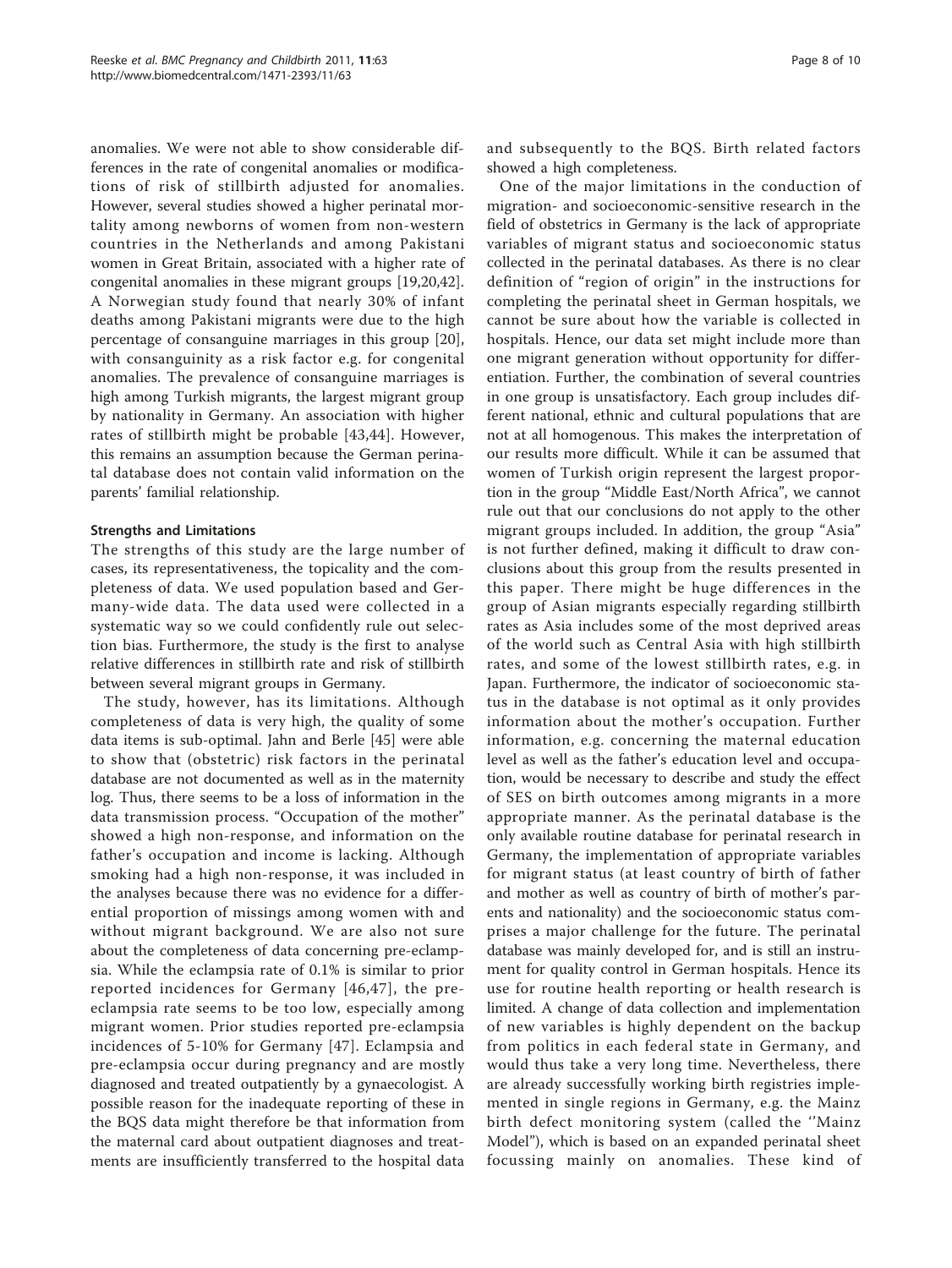<span id="page-8-0"></span>approaches should be promoted and expanded to other federal states in Germany.

#### Conclusion

This study is the first in Germany to use a large nationwide perinatal dataset for the investigation of variations in the risk of stillbirth in relation to maternal migration background. It shows differences in relative risk of stillbirth among women of different regions of origin compared with women originating from Germany, with a significantly higher risk among women from the Middle East and North Africa (which includes Turkey). This migrant group also showed by far the highest proportion of low social status mothers. Our findings lend support to planned efforts to develop and evaluate culturally sensitive health promotion and prevention programmes for pregnant women with low education and a Turkish migrant background in Germany. Considerable differences concerning obstetric risk factors, e.g. preterm birth, low birthweight as well as number and timing of antenatal care visits, could not be observed.

Our findings suggest a higher risk of stillbirth among women with migrant background due to intrauterine growth retardation. Differences in the quality of provision of antenatal care and/or the management of conditions identified cannot be ruled out. Migrant women with an early uptake and a sufficient number of antenatal visits experienced a higher risk of stillbirth. This indicates a particular need to closely monitor risk pregnancies among these women. Further studies should investigate whether the higher risk of stillbirths among migrant women is due to a lower sensitivity of antenatal screening for intrauterine growth retardation and insufficient follow-up interventions.

## Additional material

[Additional file 1: T](http://www.biomedcentral.com/content/supplementary/1471-2393-11-63-S1.DOC)able S1 - Overview of countries in the different regions of origin, according to BQS Institute. This table gives an overview of countries that are included in the variable "regions of origin", according to BQS Institute.

[Additional file 2: T](http://www.biomedcentral.com/content/supplementary/1471-2393-11-63-S2.DOC)able S2 - Further characteristics of study population by mother's region of origin (in %), 2004-2007, (N = 2,623,064). Further characteristics of study population by mother's region of origin that are not shown in Table 1. Table S3 - Crude and stratified stillbirth rates and appropriate relative mortality risks according to mother's region of origin. This table shows stillbirth rates and relative mortality risks stratified for mother's region of origin as well as further socio-demographic, lifestyle-related and obstetric factors.

#### Acknowledgements and Funding

We thank the BQS (now: BQS-Institute) for providing the data and hosting AR and JS during the data analyses in Düsseldorf. Further, we thank Kai Kolpatzik from the Federal Association of Local Health Insurance Funds [AOK-Bundesverband] for his support.

The data analyses were part of a project concerning health of pregnant women with migration background, which was funded by the Federal Association of Local Health Insurance Funds [AOK-Bundesverband]. AR was financed from this grant during the study period. The AOK-Bundesverband had no influence on the data analysis and interpretation.

#### Author details

<sup>1</sup>Department of Epidemiology & International Public Health, School of Public Health, Bielefeld University, P.O. Box 10 01 31, D-33501 Bielefeld, Germany. 2 Bremen Institute for Prevention Research and Social Medicine (BIPS), Department of Prevention and Evaluation, University of Bremen, Achterstraße 30, D-28359 Bremen, Germany. <sup>3</sup>BQS Institute for Quality and Patient Safety, Department of Medical Biometry, Kanzlerstraße 4, D-40472 Düsseldorf, Germany.

#### Authors' contributions

AR, OR and JS conceived the study. AR performed the data analysis and wrote the first draft. MK gave statistical advice and coordinated the data analysis at BQS. JS participated in the data analysis. JS and OR supported the interpretation of results. All authors helped to draft the manuscript and read and approved it in its final form.

#### Competing interests

Funding for these analyses was granted by the Federal Association of Local Health Insurance Funds [AOK-Bundesverband]. AR was financed from this grant during the study period. The AOK-Bundesverband had no influence on the data analysis and interpretation.

#### Received: 21 February 2011 Accepted: 21 September 2011 Published: 21 September 2011

#### References

- 1. Razum O, Zeeb H, Meesmann U: Schwerpunktbericht: Migration und Gesundheit Berlin; 2008.
- 2. Spallek J, Zeeb H, Razum O: [Prevention among immigrants: the example](http://www.ncbi.nlm.nih.gov/pubmed/20181232?dopt=Abstract) [of Germany.](http://www.ncbi.nlm.nih.gov/pubmed/20181232?dopt=Abstract) BMC Public Health 2010, 10:92.
- Cousens S, Blencowe H, Stanton C, Chou D, Ahmed S, Steinhardt L, Creanga A, Tunçalp Ö, Balsara ZP, Gupta S, Say L, Lawn J: [National,](http://www.ncbi.nlm.nih.gov/pubmed/21496917?dopt=Abstract) [regional, and worldwide estimates of stillbirth rates in 2009 with trends](http://www.ncbi.nlm.nih.gov/pubmed/21496917?dopt=Abstract) [since 1995: a systematic analysis.](http://www.ncbi.nlm.nih.gov/pubmed/21496917?dopt=Abstract) Lancet 2011, 377:1319-30.
- 4. Spong CY, Reddy UM, Willinger M: Addressing the complexity of disparities in stillbirths. Lancet 2011.
- 5. Malin M, Gissler M: [Maternal care and birth outcomes among ethnic](http://www.ncbi.nlm.nih.gov/pubmed/19298682?dopt=Abstract) [minority women in Finland.](http://www.ncbi.nlm.nih.gov/pubmed/19298682?dopt=Abstract) BMC Public Health 2009, 9:84.
- 6. Villadsen SF, Mortensen LH, Andersen AM: [Ethnic disparity in stillbirth and](http://www.ncbi.nlm.nih.gov/pubmed/18930979?dopt=Abstract) [infant mortality in Denmark 1981-2003.](http://www.ncbi.nlm.nih.gov/pubmed/18930979?dopt=Abstract) J Epidemiol Community Health 2009, 63:106-112.
- 7. Alderliesten ME, Stronks K, van Lith JM, Smit BJ, van der Wal MF, Bonsel GJ, Bleker OP: [Ethnic differences in perinatal mortality. A perinatal audit on](http://www.ncbi.nlm.nih.gov/pubmed/17983701?dopt=Abstract) [the role of substandard care.](http://www.ncbi.nlm.nih.gov/pubmed/17983701?dopt=Abstract) Eur J Obstet Gynecol Reprod Biol 2008, 138:164-170.
- 8. Troe EJ, Kunst AE, Bos V, Deerenberg IM, Joung IM, Mackenbach JP: [The](http://www.ncbi.nlm.nih.gov/pubmed/16877451?dopt=Abstract) [effect of age at immigration and generational status of the mother on](http://www.ncbi.nlm.nih.gov/pubmed/16877451?dopt=Abstract) [infant mortality in ethnic minority populations in The Netherlands.](http://www.ncbi.nlm.nih.gov/pubmed/16877451?dopt=Abstract) Eur J Public Health 2007, 17:134-138.
- 9. Schulpen TW, van Steenbergen JF, van Driel HF: [Influences of ethnicity on](http://www.ncbi.nlm.nih.gov/pubmed/11207169?dopt=Abstract) [perinatal and child mortality in the Netherlands.](http://www.ncbi.nlm.nih.gov/pubmed/11207169?dopt=Abstract) Arch Dis Child 2001, 84:222-226.
- 10. Singh GK, Yu SM: [Adverse pregnancy outcomes: differences between US](http://www.ncbi.nlm.nih.gov/pubmed/8659659?dopt=Abstract)[and foreign-born women in major US racial and ethnic groups.](http://www.ncbi.nlm.nih.gov/pubmed/8659659?dopt=Abstract) Am J Public Health 1996, 86:837-843.
- 11. Guendelman S, Buekens P, Blondel B, Kaminski M, Notzon FC, Masuy-Stroobant G: [Birth outcomes of immigrant women in the United States,](http://www.ncbi.nlm.nih.gov/pubmed/10791358?dopt=Abstract) [France, and Belgium.](http://www.ncbi.nlm.nih.gov/pubmed/10791358?dopt=Abstract) Matern Child Health J 1999, 3:177-187.
- 12. Gissler M, Alexander S, Macfarlane A, Small R, Stray-Pedersen B, Zeitlin J, Zimbeck M, Gagnon A: [Stillbirths and infant deaths among migrants in](http://www.ncbi.nlm.nih.gov/pubmed/19096947?dopt=Abstract) [industrialized countries.](http://www.ncbi.nlm.nih.gov/pubmed/19096947?dopt=Abstract) Acta Obstet Gynecol Scand 2009, 88:134-148.
- 13. Goedhart G, van EM, van der Wal MF, Bonsel GJ: [Ethnic differences in](http://www.ncbi.nlm.nih.gov/pubmed/18410654?dopt=Abstract) [preterm birth and its subtypes: the effect of a cumulative risk profile.](http://www.ncbi.nlm.nih.gov/pubmed/18410654?dopt=Abstract) BJOG 2008, 115:710-719.